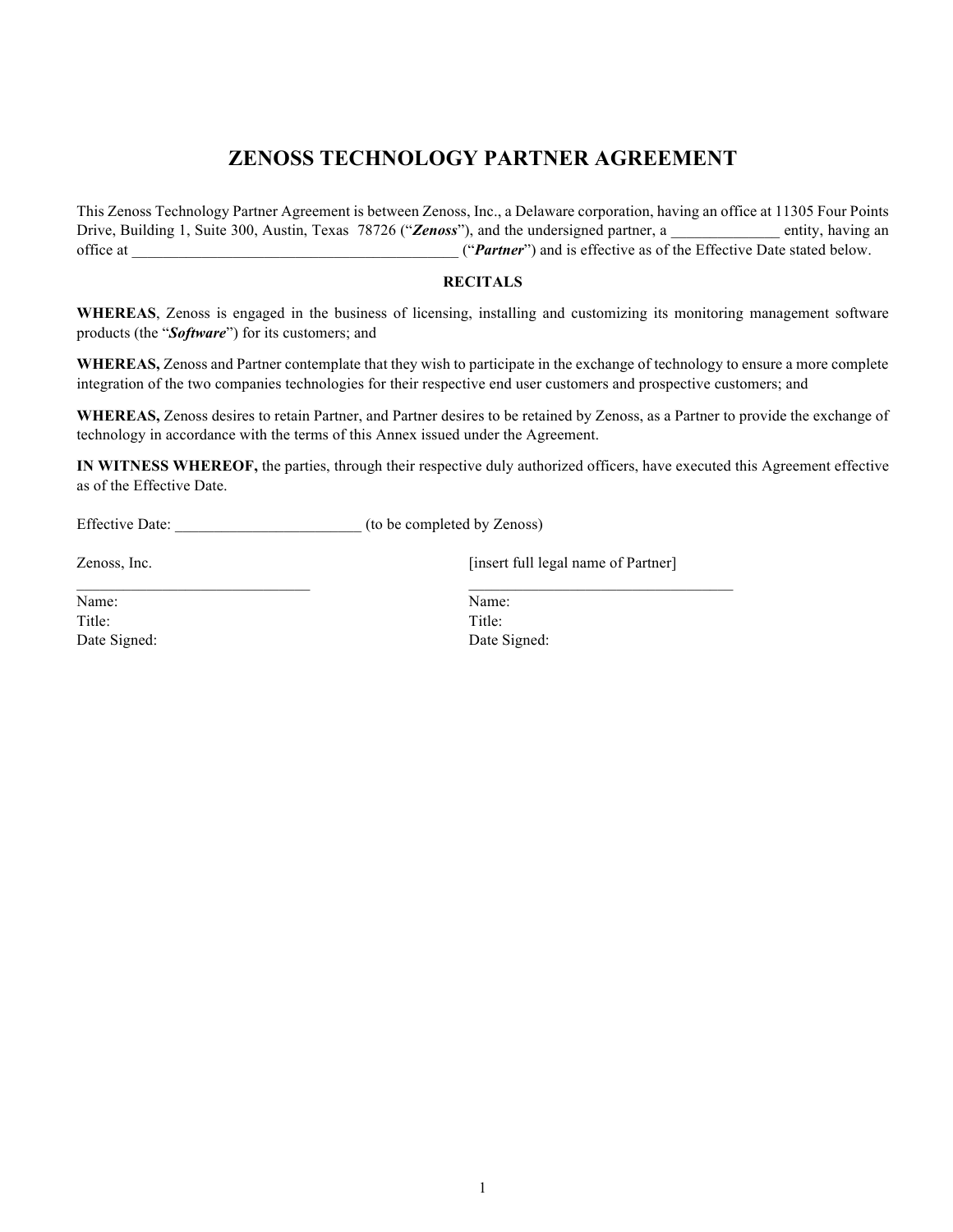**NOW, THEREFORE**, in consideration of the mutual promises contained in this Agreement and other good and valuable consideration, the parties, intending to be legally bound, agree as follows:

#### 1. **Definitions.**

"*Affiliate*" means any entity which controls, is controlled by, or is under common control with a Party, where "control" means the legal, beneficial or equitable ownership of at least a majority of the aggregate of all voting equity interests in such entity.

*"Agreement"* means collectively: (i) this Zenoss Master Partner Agreement and all applicable Annex, exhibits, appendices, attachments, (ii) each Appointment, (iii) any content posted by Zenoss on its secure online partner portal to the extent it is expressly referenced in this Agreement or an Appointment, (iv) each Order, and (v) each SOW signed by Zenoss and Partner, as any of them may be modified from time to time in accordance with this Master Partner Agreement.

**"***Effective Date***"** means the effective date stated on the signature page of this Agreement, or if no effective date is stated, the date of last signature on this Agreement.

**"***Initial Term***"** has the meaning given in Section 6.1 (*Term and Termination*).

**"***Intellectual Property***"** means any right recognized as intellectual property in any jurisdiction worldwide, or any information or materials eligible for recognition as intellectual property with the passage of time, filing of an application, or other event. Examples of Intellectual Property include copyrights, trade secrets, patents, Marks, moral rights, the right to make a governmental application to register or issue any of them, and the right to prosecute an infringement action in respect of any of them.

**"***Mark***"** means a trademark, services mark, trade name, trade dress, or similar identifying indicia.

**"***Marketing Materials***"** means any information or material used to market or promote the Products or Services, whether in print, digital, audio, video or any other form or media. Examples of Marketing Materials are: advertisements, web content, web banners, web links, data, test results, white papers, survey results, trade show exhibits, shirts, hats, cups, golf balls, pens, food wrappers, and printed matter.

"*Partner Products*" means Partner's proprietary products and/or services.

**"***Product***"** means: (i) licenses for the Software, (ii) Support Plans, and (iii) Zenoss Professional Services that are either listed on the Product List or are authorized for resale via a written authorization signed by a Zenoss officer.

**"***Product List***"** means the list provided to Partner by Zenoss from time to time that includes the names and other information (SKU, list price, suggested retail price) of the Zenoss Products that are available under this Agreement.

**"***Renewal Term***"** has the meaning given in Section 6.1 (*Term and Termination*).

**"***Term***"** means the Initial Term and any Renewal Term, collectively.

"*Zenoss Products and Services*" means certain software products, services and projects developed and owned by Zenoss, its Affiliates and their licensors, as the same may be modified by Zenoss, its Affiliates and their licensors from time to time.

#### **2. Grant.**

2.1 Zenoss hereby grants Partner a non-exclusive right to market, promote and demonstrate the Zenoss Products to End Users. Partner hereby grants Zenoss a non-exclusive right to market, promote and demonstrate the Partner Products. Unless the appropriate documents and provisions are mutually agreed upon by the parties, neither Party shall, however, make any offer to or enter into any agreement with a potential End User with respect to the other Party's products, but will refer potential End Users to the other Party. Each Party shall have access to and is entitled to provide a potential End User with official Marketing Material regarding the other Party's products.

2.2 Each Party shall use reasonable efforts to keep the other Party generally informed of its marketing and promotion activities relating to the other Party's products. The Parties may only use marketing and promotional material provided by the other Party when performing marketing and promotion activities relating to the other Party's products. The Parties are aware of the fact that: (a) each Party is marketing and promoting their respective products and services on a worldwide basis; and (b) each Party has engaged or may in the future engage other partners in any territory to perform the same or similar services as set out in this Agreement. Each Party shall exercise its rights under this Agreement in accordance with the terms and conditions contained herein, and shall conduct itself with the skill and care of a reputable firm or independent contractor within the Party's field of business. Neither Party shall make representations or warranties on behalf of the other Party, represent that it has any authority to assume or create any obligation, expressed or implied, on behalf of the other Party, or represent that the other Party is responsible, in contract or otherwise, beyond those obligations specifically undertaken by the other Party in this Agreement.

#### **3. License**

3.1 Zenoss hereby grants Partner a non-exclusive, non-transferable, royalty free, revocable license during the Term of the Zenoss Master Partner Agreement to use a reasonable number of copies of the Zenoss Products to be made available to Partner by Zenoss, at Zenoss's discretion, solely for the purpose of evaluating, testing, certifying, marketing, promoting and demonstrating the Zenoss Products solely in conjunction with the Partner's Products. Partner hereby grants Zenoss a non-exclusive, non-transferable, royalty free, revocable license during the Term of the Zenoss Master Partner Agreement to use a reasonable number of copies of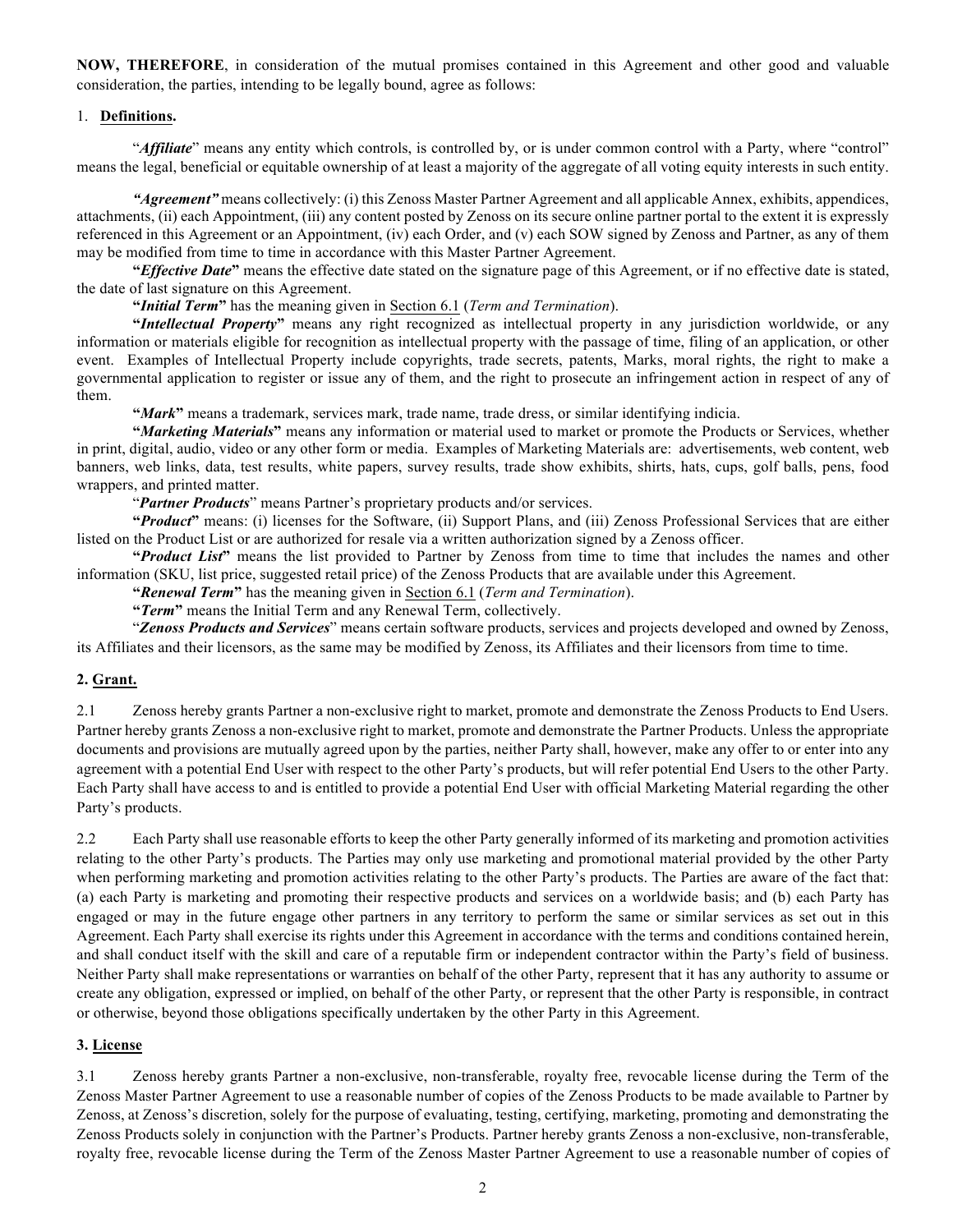the Partner Products to be made available to Zenoss by Partner, in Partner's discretion, solely for the purpose of evaluating, testing, certifying, marketing, promoting and demonstrating the Partner Products solely in conjunction with the Zenoss Products. Neither Party will use the other Party's products to process any data in a production environment or otherwise make commercial use or offer to make commercial use of the other Party's products.

3.2 Partner shall retain ownership to the Partner Products and derivative works thereof and Zenoss shall retain ownership of the Zenoss Products and derivative works thereof. Nothing in this Agreement shall confer any rights in either Party's intellectual property except as expressly provided for herein. Neither Party shall: (a) copy or manufacture the other Party's products or any portion thereof; (b) translate, modify, adapt, enhance, extend, decompile, dissemble or reverse engineer the other Party's products; (c) sublicense or transfer the other Party's products to any third party; (d) use the other Party's products to provide any facility management or bureau service or otherwise use the other Party's products to process the data of any third party, except as specifically provided herein; (e) export the other Party's products in contravention of any applicable export regulations; (f) create, develop, license, acquire, use, or deploy any third party software or services to attempt to disable license keys in the other Party's products; or (g) disclose the results of any benchmark test of the other Party's products to any third party without the other Party's prior written approval.

3.3 Each Party shall make commercially reasonable efforts to provide maintenance and support solely for the interoperability of their respective products in accordance with such Party's then-current maintenance and support policy; however no support for any third party, including but not limited to customers and partners, shall be provided under this Agreement. Furthermore, to enable each Party to exercise the rights granted in this Agreement, each Party shall make available to the other Party access to such Party's partner website or portal as is necessary to fulfill this Agreement.

3.4 The products of each Party may contain or be provided with certain third-party proprietary or open source code. Such third-party or open source code is licensed under the terms of the applicable license conditions and/or copyright notices that can be found in the license file, the related documentation or other materials accompanying the products. Each Party represents that it will comply fully with the terms and conditions of the applicable third party or open source license terms. Neither party shall use open source software in such a way as to subject any source code thereof of the other party to the provisions of any standards organization or Open Source Code license which could: (i) require or condition the use or distribution of such source code; (ii) require the license of any of the other party's products and services or any portion thereof for the purpose of making modifications or derivative works; (iii) require the distribution of such source code or any portion thereof without charge; (iv) require or condition the disclosure, licensing or distribution of any such source code, any of the other party's products and services or any portion thereof; or (v) otherwise impose a limitation, restriction or condition on the right of the other Party or any of its wholly owned subsidiaries to distribute any of the other Party's products and services or any portion thereof.

### 4. **Cooperative Activities.**

4.1 We both agree to allocate and apply sufficient resources and qualified personnel to meet our obligations hereunder. At a minimum you agree to send two (2) professional staff members to Zenoss for Integrator's training at our Austin Texas training facility, within 60 days of the Effective Date of this Agreement.

4.2 Each of us will provide the other with our current and available sales brochures and other sales literature generally made available to its prospects and Users, in reasonable quantities.

4.3 Each of us will provide the other with a profile of our products and services. Subject to review and approval, each of us agrees to post the other's profile on our public web sites ("Party Profile"). Each of us may use the other's Marks for the sole purpose of the Party Profile. Any other reproduction, distribution, or use of the Marks must be approved in advance by the owning party.

4.4 Each of us will name a designated contact for this Agreement, and fill in the contact information in Exhibit A. You also agree to complete the description of your Professional Service Offering in Exhibit A.

4.5 Neither Party is authorized to make any representation, warranty, endorsement or guarantees concerning the other Party's Products, their functionality, interoperability, or performance characteristics, except to the extent set forth in the marketing literature and promotional materials delivered by the other Party about the other Party's Products.

**5. Marketing.** From time to time, each Party may participate in joint promotional and marketing activities on mutual agreement and subject to resource availability. The Parties have mutually agreed to the specific joint marketing activities currently approved by the parties described in Exhibit B. From time to time we might mutually agree to other cooperative obligations or amendment the current joint marketing activities. If we do so, we will state them in writing by way amendment to Exhibit B.

5.1 Marketing Approved Materials. Partner may not use or authorize the use of any Marketing Materials in connection with its activities under this Agreement other than those provided by Zenoss or approved by Zenoss in advance in writing. Partner may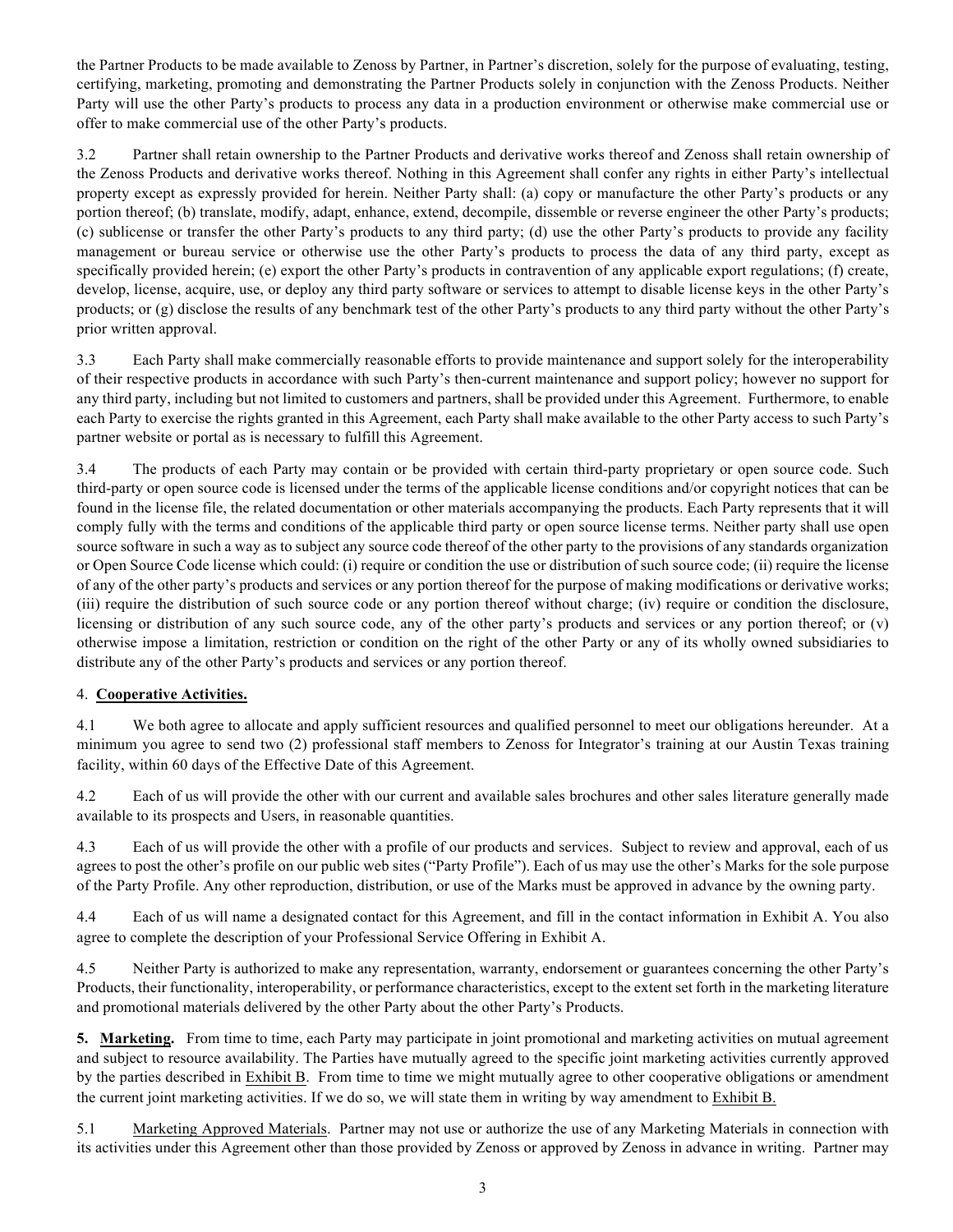not represent to any person orally, in writing, or otherwise that the Products have any features, functions, or other qualities other than those described in the Documentation or in Zenoss provided or approved Marketing Materials.

5.2 Conduct. Zenoss and Partner will conduct its business in compliance with applicable law and its posted privacy policy, and will market and sell the other Party's products and Professional Services ethically and in a manner that reflects favorably on each Party's reputation. Specifically, but without limitation, Zenoss and Partner will comply with applicable export laws, the U.S. Foreign Corrupt Practices Act, and the U.K. Anti-Bribery Statute, or any similar law of another jurisdiction, as applicable. Partner will not make negative comments about Zenoss or its products or services, orally or in writing, to any End User or Opportunity, or in any public forum.

5.3 Partner and Affiliates Purchases for Internal Use. Partner agrees that it will not utilize Products for its own internal business use or market or sell Products to its affiliates without Zenoss' prior written consent. For purposes of this Subsection, the term affiliate should be broadly construed to include any person (individual or legal entity) that controls, is controlled by, or is under common control with the Partner, any individual who is an officer, director, significant shareholder, member, manager or similar official of any of them, and any entity controlled by that individual.

5.4 Partner Portal. Partner will use reasonable care to maintain the confidentiality of its user name, password or other portal access credentials. Partner acknowledges that any information on the portal is Confidential Information of Zenoss protected under Section 7 (Confidential Information).

### **6. Term and Termination**.

6.1 Term. This initial term of this Agreement (the "Initial Term") begins on the Effective Date and continues until the first anniversary of the Effective Date. Upon expiration of the Initial Term, this Agreement will automatically renew for successive renewal terms of one year each (each a "Renewal Term") until either Zenoss or Partner gives the other a written notice of nonrenewal at least thirty (30) days prior to the expiration of the Initial Term, or then-current Renewal Term, as applicable.

6.2 Termination for Convenience. Either party may terminate this Agreement without cause at any time in its sole discretion upon thirty (30) days written notice.

6.3 Termination for Breach. Either party may terminate this Agreement if the other party is in material violation of the Agreement and the violation is either un-curable or the party in violation fails to cure the violation within thirty (30) days of the other party's written notice describing the violation in reasonable detail.

6.4 Effect of Termination. Partner's authorization to use Zenoss Marks are automatically terminated on termination of this Agreement and Partner shall immediately stop its marketing efforts.

6.5 Survival of Certain Terms. The following sections survive termination of the Agreement: Section 1 (Definitions) to the extent any defined term is used in another surviving section, this Section 6 (Term and Termination), Section 7 (Intellectual Property), Section 8 (Confidential Information), Section 9 (Limit on Liability), Section 10 (Relationship Between the Parties), Section 11 (Indemnification), Section 12 (Notices), Section 13 (Governing Law, Disputes), Section 14 (Miscellaneous) and any other section that by its nature is intended to survive expiration or termination of this Agreement.

### **7. Intellectual Property**.

7.1 Reservation of Rights. Partner may not use the Software except as expressly authorized in this Agreement. Except for the license rights expressly granted in this Agreement, Zenoss continues to retain all rights in its Intellectual Property.

7.2 Trademarks. Partner may use Zenoss' Marks in accordance with Section 4.3 and otherwise authorized from Zenoss in writing from time to time. Partner must comply with Zenoss' Trademark Usage Guidelines published on its partner portal or otherwise communicated to Partner, as they may be modified from time to time. Partner's use of the Zenoss Marks is subject to the conditions and requirements of the Trademark Usage Guidelines. Partner's license to use the Zenoss Marks is non-exclusive, revocable, non-transferable, and non-sublicenseable. Zenoss may revoke Partner's license to use any Zenoss Mark at any time in Zenoss' sole discretion, on oral or written notice. Partner's license to use the Zenoss Marks automatically terminates on expiration or termination of this Agreement. On termination of the license to use the Zenoss Marks, Partner will immediately cease using the Zenoss Marks, and will return or destroy all Marketing Materials bearing the Zenoss Marks as requested by Zenoss. Partner acknowledges that Zenoss retains the right to supervise the details of Partner's use of the Zenoss Marks, including the color, size, graphic quality of the display, information with which the Mark is displayed, placement relative to other information with which the Mark is displayed, and other matters within Zenoss' sole discretion. On Zenoss' request, Partner will substitute a new logo or other graphic provided by Zenoss as a replacement for a previously authorized Mark. Partner agrees that it will not attempt to register any Zenoss Mark, or any name, logo or other indicia that is confusingly similar to a Zenoss Mark, in any jurisdiction in the world, will not use a Zenoss Mark in a way that suggests a general Zenoss endorsement of its activities, and will not knowingly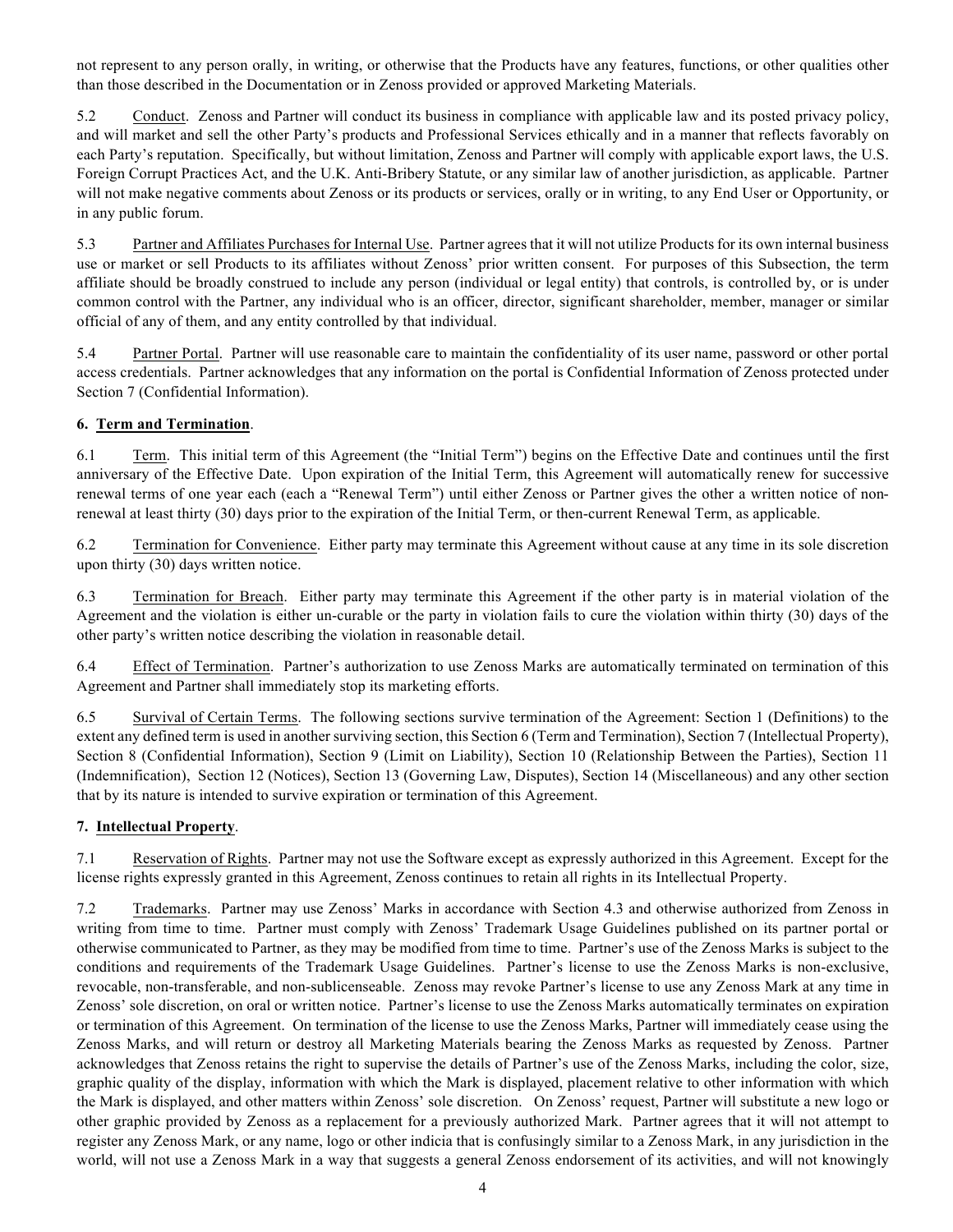impair a Zenoss Mark. Partner acknowledges any goodwill generated by its use of a Zenoss Mark anywhere in the world inures to Zenoss. Except for the rights expressly granted in this Section or the Zenoss Trademark Usage Guidelines, Zenoss retains all, right, title and interest in and to its Zenoss Marks worldwide, including any non-English language version of the Zenoss Marks. Partner may use only those marketing methods expressly approved by Zenoss. Specifically, but without limitation, Partner may not market the Products or the Partner Services via any bulk email campaign or other bulk communication.

7.3 Partner Created Zenoss Technology. The term "Partner Created Zenoss Technology" means any of the following information or materials and all related Intellectual Property that are created by Partner, whether created solely or jointly with a third party, and Zenoss Pre-Existing Intellectual Property (as that term is defined below): (i) an extension or utility designed for use with the Software, (ii) a tool useful in managing data processed by the Software (such as a visualization or workflow tool), (iii) a technology that is designed to extend or enable the Software's functionality or the use of the Software; and (iv) Documentation regarding any of the foregoing. Partner will own the Partner Created Zenoss Technology, subject to Zenoss' license right stated below. "Zenoss Pre-Existing Intellectual Property" means Zenoss' Intellectual Property that existed prior to the Effective Date of this Agreement, or that was created by Zenoss during the Term of this Agreement, either alone, or jointly with Partner or the End User or any other person. For avoidance of doubt, Partner is not authorized to modify the Software or create derivative works of the Software.

7.4 Zenoss' License to Use Partner Created Zenoss Technology. Partner hereby licenses Zenoss to make, have made, use, sell, offer for sale, import, copy, reproduce, display, perform, modify, create derivative works, distribute, commercialize, exploit, and otherwise dispose of in any manner now known or in the future discovered, the Partner Created Zenoss Technology on a nonexclusive, perpetual, royalty free, fully-paid, irrevocable, worldwide, unconditional, fully transferable basis.

7.5 Other Zenoss Materials. Partner's use of the Software, Marketing Materials, Marks and Confidential Information are subject to terms and conditions stated in other sections of this Partner Agreement. Any information or materials provided by Zenoss to Partner in connection with the Agreement that are not Software, Marketing Materials, Marks, or Confidential Information are "Other Zenoss Materials" subject to the terms and conditions stated in this Subsection. Partner is licensed to use Other Zenoss Materials on a non-exclusive, revocable basis, solely for use in marketing and selling the Products or providing the Partner Services. Partner may transfer and sublicense the Other Zenoss Materials to its authorized subcontractors as described in Subsection 00.1 (Miscellaneous/Assignment, Subcontractors), and if the Other Zenoss Materials have been released on a "generally available" basis by Zenoss. Partner may not otherwise transfer or sublicense the Other Zenoss Materials.

### **8. Confidential Information**.

8.1 Definition of Confidential Information. Information disclosed by a party or its affiliates (the "Discloser") to the other party or its affiliates (the "Recipient") regarding the Discloser's assets, liabilities, financial results, financing plans, business strategies, pricing, discounts, product development plans, marketing strategies, operations, source code, technology, know-how, trade secrets, customers, Channels, contractors, suppliers, employees and other personnel, and all other information that the Recipient should reasonably understand to be confidential, due to the nature of the information or the circumstances of its disclosure, is "Confidential Information" of discloser, regardless of the form or manner in which it is disclosed, and regardless of whether the information is marked or designated as confidential. Partner acknowledges that the terms of this Agreement are Confidential Information of Zenoss.

8.2 Exceptions to Definition of Confidential Information. Information that would otherwise be Confidential Information under this Agreement shall not be Confidential Information if the information: (i) becomes publicly known through no fault of Recipient, (ii) was rightfully known by Recipient, or in Recipient's possession, before Discloser's disclosure as evidenced by Recipient's written business records; (iii) is disclosed to Recipient by a third party who, to Recipient's knowledge, acquired the information without violation of law or contract, and who does not have an obligation of confidentiality to Discloser with respect to the information; or (iv) is independently developed by Recipient without any use of, access to, or reference to the Confidential Information of Discloser as evidenced by Recipient's written business records.

8.3 Use and Disclosure. The Recipient shall not disclose Discloser's Confidential Information except to Recipient's employees, and to third parties who need to know the information to represent or advise the Recipient with respect to the subject matter of this Agreement, provided that all employees and third party recipients must be bound by written confidentiality obligations covering the Confidential Information that are at least as stringent as those stated in this Agreement. Recipient shall not use the Confidential Information except in connection with the performance of its obligations or exercise of its rights under this Agreement. Specifically, but without limitation, Partner may not use Zenoss' Confidential Information to create any technology or other Intellectual Property that is useful other than with the Software Product. However, Recipient shall not be in violation of this Section if it discloses or uses Discloser's Confidential Information to comply with a legal requirement, such as a subpoena or preservation order, or to bring or defend a claim in a adjudicatory proceeding, provided that Recipient has limited its disclosure to only that Confidential Information reasonably necessary in light of circumstances, and has given Discloser reasonable advance notice of the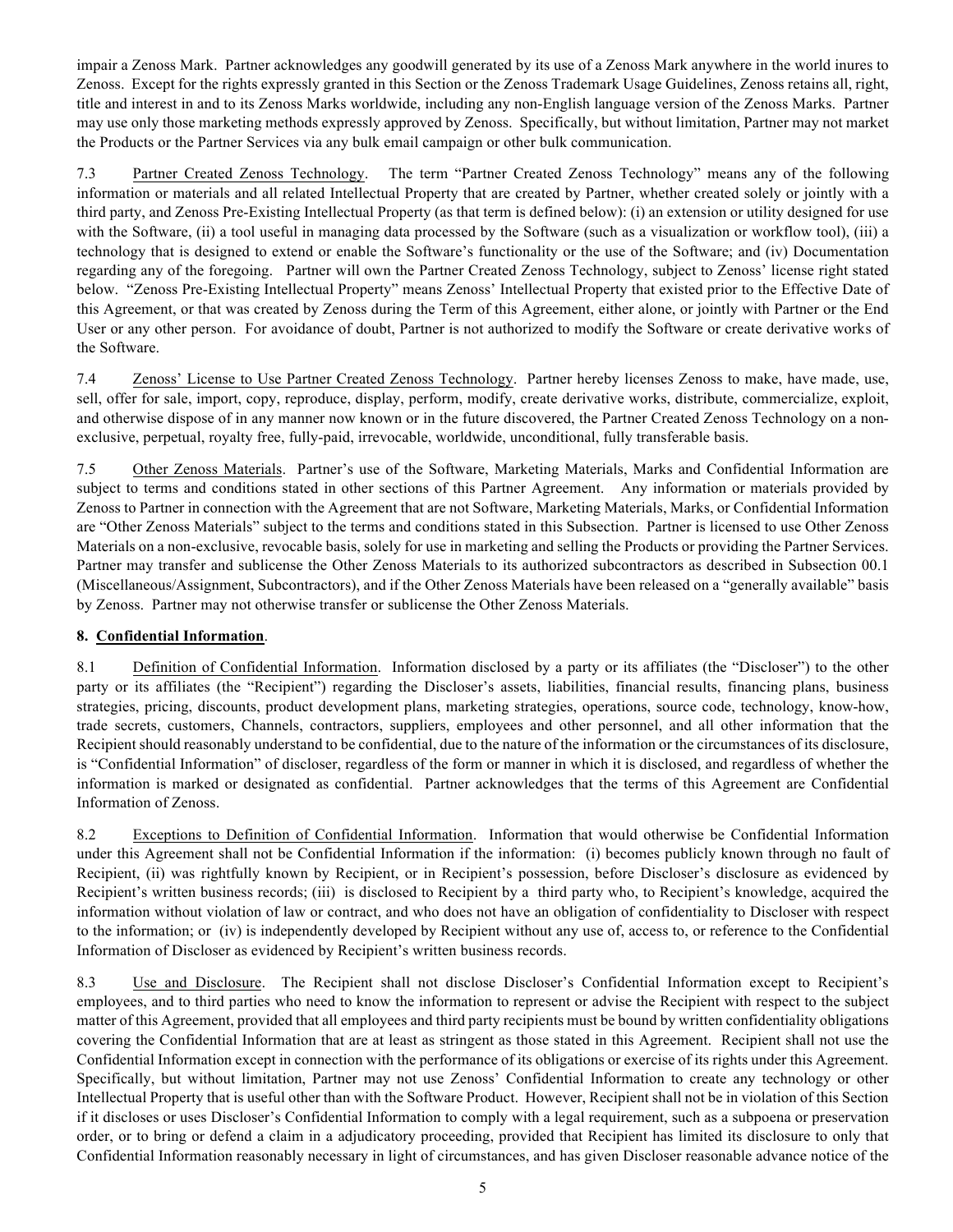disclosure or use (unless such notice is prohibited by law). Recipient will use reasonable care to protect the Confidential Information from unauthorized use and disclosure. Recipient shall return or destroy the Confidential Information upon expiration or termination of this Agreement or earlier on Discloser's request, provided that Recipient may retain the Confidential Information as part of its reasonable and customary business records. On Discloser's request, Recipient shall certify its compliance with the preceding sentence. Recipient is responsible for a breach of this Section by its agents or representatives.

**9. Limit on Liability**. The maximum liability of Zenoss and any of its employees, agents, affiliates, licensors, or suppliers, under any theory of law (including breach of contract, tort, strict liability, and infringement) for harm to Partner arising from or related to this Agreement shall be the amount paid and payable by Partner under this Agreement, and in no event shall any of them be liable for any consequential, exemplary, special, indirect, incidental or punitive damages, including any lost profit or lost savings (whether resulting from impaired or lost data, software or computer failure or any other cause), even if Zenoss has been advised of or should be aware of the damages and even if any warranty fails of its essential purpose.

**10. Relationship Between the Parties**. Partner does not have any right of exclusivity with respect to the Territory, the Zenoss Products, the Partner Professional Services or any other aspect of its relationship with Zenoss. Zenoss may market and sell any of its products or services, including the Products as defined in this Agreement, in the Territory either directly or via Channels, provided that Zenoss will not solicit Partner's Customers to purchase Software Products, Support or Services directly from Zenoss or from another partner during the Term. Unless Partner is designated as a Distribution Partner in the Appointment, Partner may market and sell the Products and Partner Professional Services only to persons who intend to use the Products or Partner Professional Services for their internal business purposes. Partner may not offer the use of the Software Product on a hosted basis without Zenoss' prior written consent. Partner may not sell, distribute, or authorize the sale or distribution via any Channel unless the Partner's Appointment expressly states that Partner is a Distributor or a Distribution Partner. The parties are independent contractors. Neither party is the agent of the other party; and neither party has the authority to bind the other party to any agreement.

**11. Indemnification**. Partner will indemnify and hold harmless Zenoss and its employees, agents, affiliates and suppliers from any damages, liabilities, judgments, fines, penalties, costs, and expenses (including reasonable attorney fees) that arise from or relate to any claim brought by or through a Partner's End User, customer or other third party claim alleging Partner's breach of this Agreement, violation of law, negligence, or misconduct. At Zenoss' request, Partner will defend an indemnified claim at Partner's expense.

**12. Notices**. The parties address for notice purposes appear in the Agreement preamble. Notices under this Agreement must be given by electronic mail with a copy transmitted via first class United States mail (or if Partner is located outside of the United States, a reputable and established international priority mail service) on the date of the electronic mail notice. Notices are deemed given, received and effective as of the time transmitted by electronic mail, or if that time does not fall within a business day, as of the beginning of the first business day following the time transmitted. Notices must be given in the English language. A party may change its address for notice by giving notice in the manner stated in this Section.

**13. Governing Law, Disputes**. This Agreement shall be governed by and interpreted under the laws of the State of Texas and the United States of America, as applicable, without giving effect to any conflicts of law principles that would require the application of the law of a different jurisdiction. The parties expressly and irrevocably disclaim and waive the application of the United Nations Convention on Contracts for the International Sale of Goods and the Uniform Computer Information Act. The parties agree that any lawsuit or other action related to this Agreement shall be brought in Travis County, Texas, and that neither of them shall dispute the personal jurisdiction of such court. To the extent permitted by law, each party waives the right to a trial by jury in respect of any litigation arising out of or related to this Agreement or the parties' activities in connection with this Agreement.

#### **14. Miscellaneous**.

14.1 Assignment, Subcontractors. Neither party may assign this Agreement without the prior consent of the other except that Zenoss may assign the Agreement as part of a transaction by which it transfers all or substantially all of its assets without Partner's consent.

14.2 Publicity. The parties contemplate they shall cooperate in good faith to issue appropriate publicity consistent with program criteria.

14.3 Warranty Disclaimer. Unless otherwise expressly stated, Zenoss makes no representation or warranty regarding the Products and each of them are provided AS IS WITH ALL FAULTS. Zenoss does not warrant that Partner's use of the Software will be error free, uninterrupted or completely secure. Zenoss disclaims any implied or statutory warranties, such as a warranty of merchantability, fitness for a particular purpose, lack of malware, and non-infringement, and disclaims any warranty that may arise from a course of dealing.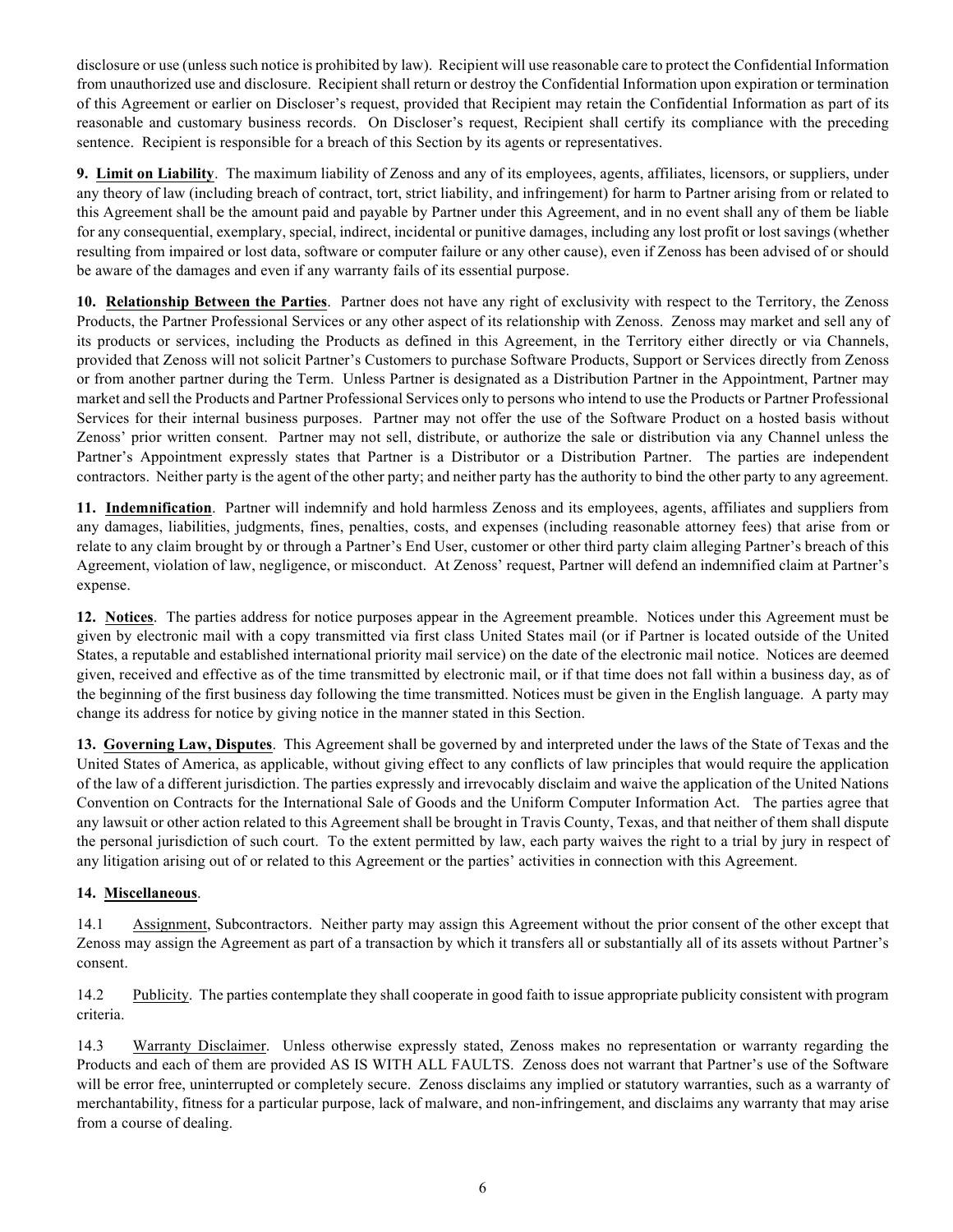14.4 Modifications. Except as otherwise provided above, this Partner Agreement may be modified only by a written document that expressly refers to this Agreement by name and date and is signed by the parties. No right or remedy arising in connection with this Agreement shall be waived by a course of dealing between the parties, or a party's delay in exercising the right or remedy. A party may waive a right or remedy only by signing a written document that expressly identifies the right or remedy waived. Unless expressly stated in the waiver, a waiver of any right or remedy on one occasion will not be deemed a waiver of that right or remedy on any other occasion, or a waiver of any other right or remedy. The pre-printed terms of the parties' business forms shall be of no force or effect whatsoever.

14.5 Severability. In the event one or more of the terms of this Agreement are adjudicated invalid, illegal, or unenforceable, the adjudicating body may either interpret this Agreement as if such terms had not been included, or may reform such terms to the limited extent necessary to make them valid, legal or enforceable, consistent with the economic and legal incentives underlying the Agreement.

14.6 No Third Party Beneficiaries. Unless and to the extent specifically stated otherwise in some other section of this Agreement, there are no third-party beneficiaries to this Agreement. Neither party's customers, end users, suppliers or other person shall have the right to enforce this Agreement.

14.7 Execution. This Agreement may be signed in multiple counterparts, which taken together shall be read as one Agreement. A signed agreement transmitted by facsimile, email attachment, or other electronic means shall be considered an original. The parties agree that electronic or digital signatures shall be given the same effect as a manual signature. The pre-printed terms on the Partner's purchase orders or other business forms shall have no effect whatsoever.

14.8 Non-exclusive. Either Party is free to enter into agreements, similar or otherwise, with others and to conduct its business without restriction.

14.9 The Parties agree to comply with all applicable laws, including, without limitation, the U.S. Foreign Corrupt Practices Act of 1977 and any other applicable anticorruption laws or regulations. The Parties agree to comply fully with all relevant export laws and regulations, including but not limited to the U.S. Export Administration Regulations and regulations promulgated by the U.S. Department of the Treasury's Office of Foreign Assets Control ("OFAC"), as amended from time to time (collectively, the "Export Control Laws"). The Parties agree not to export or re-export their respective products to any parties located in Iran, Cuba, North Korea, Syria, Sudan or any other countries prohibited under U.S. embargoes or sanctions programs maintained by the OFAC or otherwise prohibited under the Export Control Laws. The Partner must obtain the written permission of Zenoss for any activities or licensing related to the Zenoss Products for the countries outside the designated Territory set forth in this Agreement.

This Agreement is the complete and exclusive agreement between the parties regarding its subject matter and supersedes and replaces in its entirety any prior or contemporaneous agreement or understanding regarding the subject matter of this Agreement, written or oral.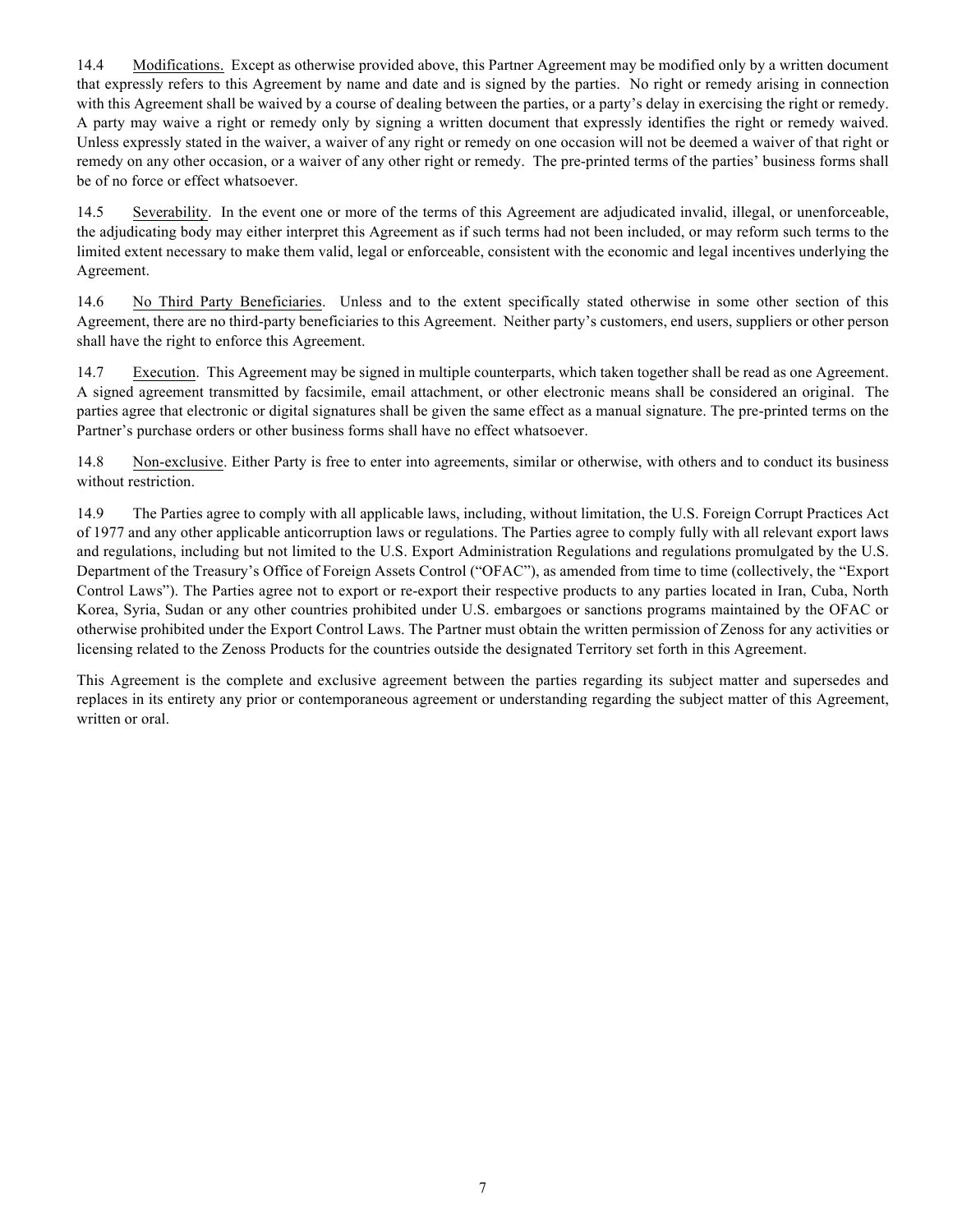#### **Exhibit A Professional Service Offering and Contact Information**

## **Partner Professional Services Offering description**:

| Contacts                                                              |                             |
|-----------------------------------------------------------------------|-----------------------------|
| Partner's Designated Contact:                                         | Zenoss' Designated Contact: |
| Name:                                                                 |                             |
|                                                                       | Title:                      |
|                                                                       |                             |
| Email:<br><u> 1980 - Andrea Station, amerikansk politik (d. 1980)</u> |                             |